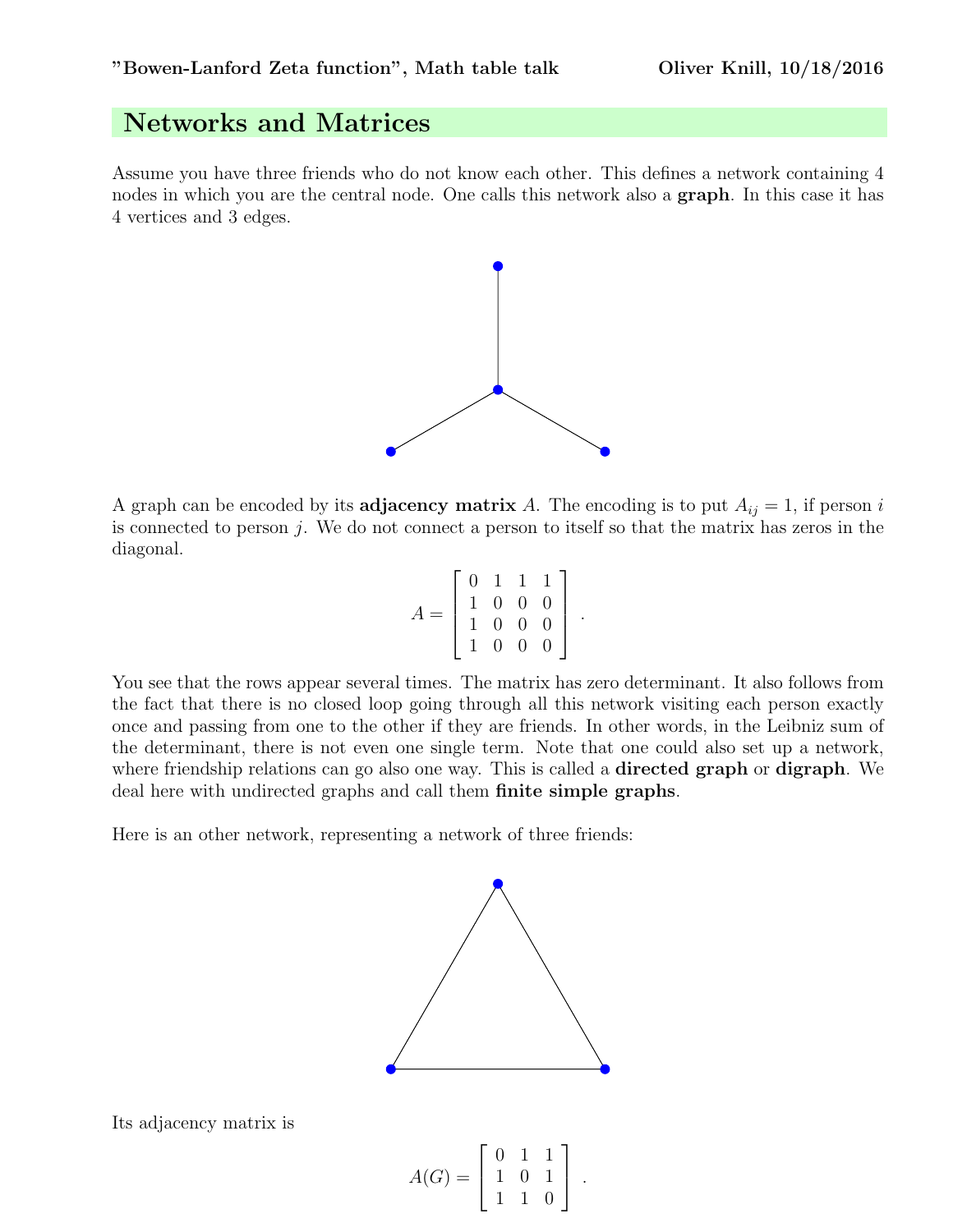Its determinant is 2. There are two "patterns", cyclic paths through the network visiting each node once.

Why are determinants important? You might have seen that they provide explicit formulas for solutions of systems of linear equations or that they are used to define eigenvalues as the roots of the characteristic polynomial.

But first of all, they came historically decades before matrices were defined. Indeed, the word "matrix" comes from "**mater**" which is latin for mother. The mother of what? They are the mother of determinants since they produce determinants!

The determinant of a matrix  $A$  is a natural function on the space of matrices. One main reason is the Cauchy-Binet multiplication formula

$$
\det(AB) = \det(A)\det(A) ,
$$

found in 1812 and which shows that det is compatible with multiplication. It is curious for example that in 1812, when the product formula was found independently by Cauchy and Binet, there were no matrices around yet.

### Cliques and Connection Graphs

A subgraph of a graph  $G$  is called a **clique** or **simplex** or **complete sub graph** if each vertex is connected to each other in that graph. This corresponds to a group of people in which each one knows each other. A single person is a clique, but also a group of two friends as well as a group of three friends. We can now look at the individual cliques as vertices of a new graph and connect two different cliques if they have a mutual common friend. This new graph is called the connection graph of G.

Here is the connection graph of the star graph:



Its adjacency matrix is

2

| $\begin{array}{cccccccc} 0& 1& 1& 1& 1& 0& 0\\ 1& 0& 1& 1& 0& 1& 0\\ 1& 1& 0& 1& 0& 0& 1\\ 1& 1& 1& 0& 0& 0& 0\\ 1& 0& 0& 0& 0& 0& 0\\ 0& 1& 0& 0& 0& 0& 0\\ 0& 0& 1& 0& 0& 0& 0 \end{array}$ |  |  |  |
|-----------------------------------------------------------------------------------------------------------------------------------------------------------------------------------------------|--|--|--|
|                                                                                                                                                                                               |  |  |  |
|                                                                                                                                                                                               |  |  |  |
|                                                                                                                                                                                               |  |  |  |

.

It has determinant 0. You can see this by looking at the zero  $0 \times 0$  block. And here is the connection graph G' of the triangle  $G = K_3$ . It also has 7 vertices.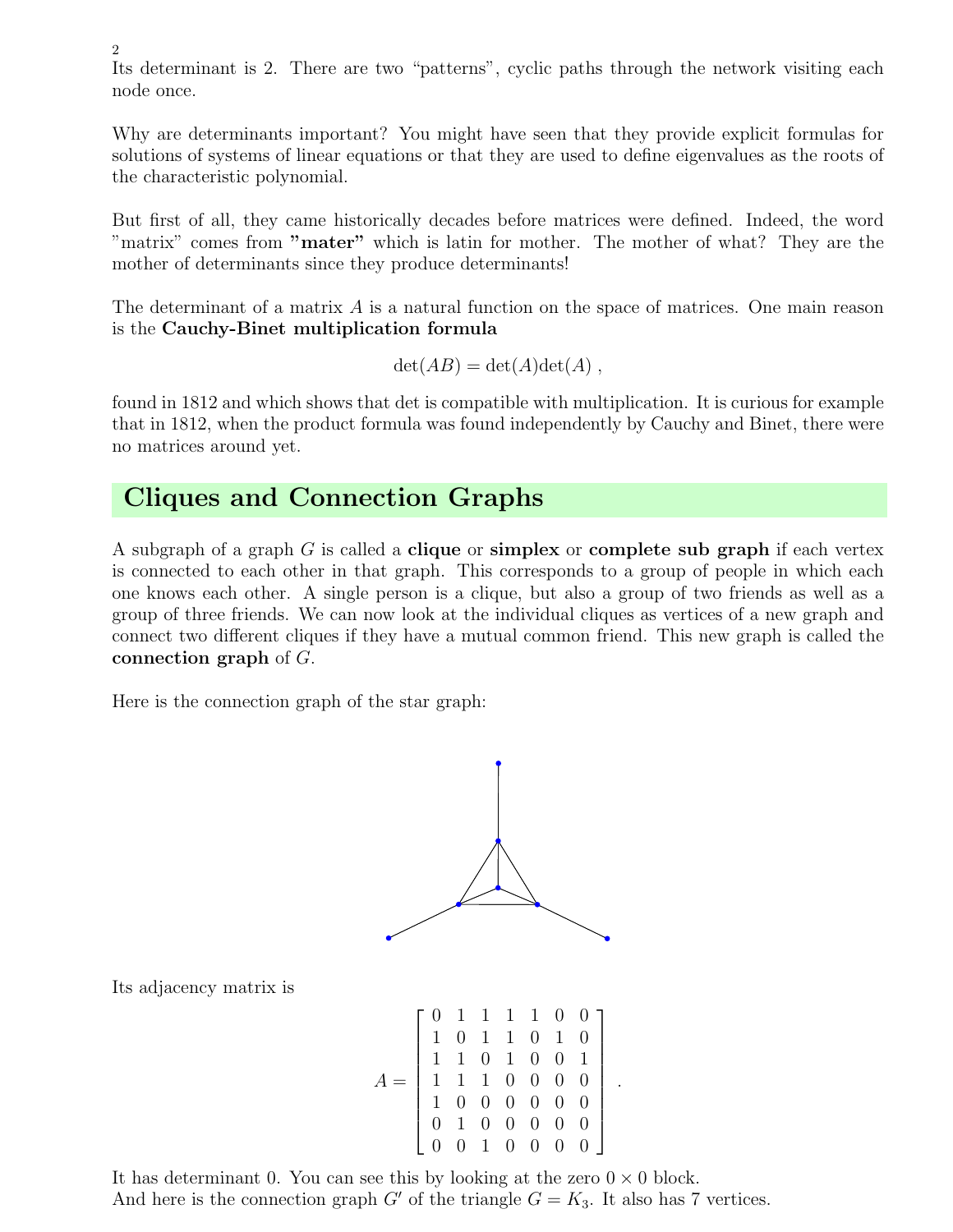

Its adjacency matrix of  $G'$  is

$$
A = \left[\begin{array}{ccccccc} 0 & 1 & 1 & 1 & 1 & 1 & 1 \\ 1 & 0 & 0 & 0 & 1 & 1 & 0 \\ 1 & 0 & 0 & 0 & 1 & 0 & 1 \\ 1 & 0 & 0 & 0 & 0 & 1 & 1 \\ 1 & 1 & 1 & 0 & 0 & 1 & 1 \\ 1 & 1 & 0 & 1 & 1 & 0 & 1 \\ 1 & 0 & 1 & 1 & 1 & 1 & 0 \end{array}\right]
$$

.

.

.

It has determinant 6. The Leibniz definition of the determinant means here to sum over the 90 of the 7!=5040 nonzero possible patterns  $A_{1,\pi(1)} \cdots A_{7,\pi(7)}$  and adding up their signatures. The result is  $det(A) = 6$ . Of course, in linear algebra we learn to do that more effectively using row reduction. For combinatorics, it is useful to see determinants as a sum over permutations.

Now lets look at the Fredholm matrices. For the connection graph  $G'$  of the star graph  $G$ , it is

$$
1 + A(G') = \begin{bmatrix} 1 & 1 & 1 & 1 & 1 & 0 & 0 \\ 1 & 1 & 1 & 1 & 0 & 1 & 0 \\ 1 & 1 & 1 & 1 & 0 & 0 & 1 \\ 1 & 1 & 1 & 1 & 0 & 0 & 0 \\ 1 & 0 & 0 & 0 & 1 & 0 & 0 \\ 0 & 1 & 0 & 0 & 0 & 1 & 0 \\ 0 & 0 & 1 & 0 & 0 & 0 & 1 \end{bmatrix}
$$

Its determinant is  $-1$ . For the connection graph G' of the triangle graph G, the Fredholm matrix is

$$
1 + A(G') = \begin{bmatrix} 1 & 1 & 1 & 1 & 1 & 1 & 1 \\ 1 & 1 & 0 & 0 & 1 & 1 & 0 \\ 1 & 0 & 1 & 0 & 1 & 0 & 1 \\ 1 & 0 & 0 & 1 & 0 & 1 & 1 \\ 1 & 1 & 1 & 0 & 1 & 1 & 1 \\ 1 & 1 & 0 & 1 & 1 & 1 & 1 \end{bmatrix}
$$

Its determinant is again −1. Coincidence? If you see coincidences like that, it is good to have a computer and try many different cases. In February, 2016, I noticed first that the Fredholm determinant of connection graphs always either have determinant 1 or −1. This is surprising as it implies that the inverse of the Fredholm matrix of a connection graph always has integer entries. Lets look at that next.

# Unimodular Matrices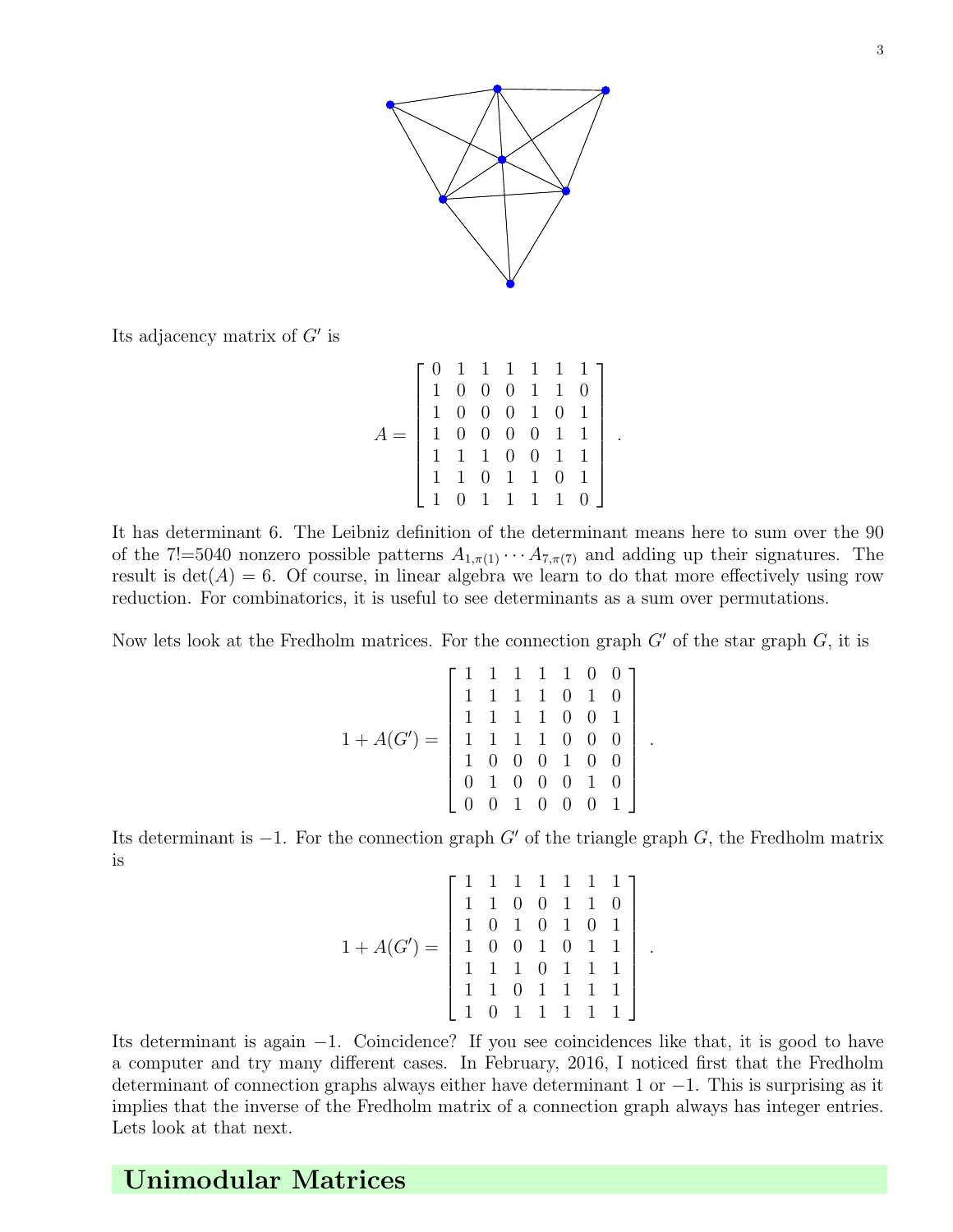4

The space of  $n \times n$  integer matrices is also called  $M(n, \mathbb{Z})$ . It contains  $GL(n, \mathbb{Z})$ , the **general linear group** above the integers. The inverse of an integer  $n \times n$  matrix is not an integer matrix any more in general since the entries can become fractions. Lets look at the  $2 \times 2$  case, where a matrix

$$
A = \left[ \begin{array}{cc} a & b \\ c & d \end{array} \right]
$$

has the inverse

$$
A^{-1} = \begin{bmatrix} d & -b \\ -c & a \end{bmatrix} / (ad - bc)
$$

We see here that the determinant matters. Indeed, there is a general **Laplace formula** for the inverse of a matrix which involves determinants of minors. The entry of  $A_{ij}^{-1}$  det(A) is  $(-1)^{i+j}$ times the **minor**  $M_{ji}$  (the determinant of the matrix where row j and column i has been deleted). We see that if  $\det(A) = \pm 1$ , then the inverse matrix has integer entries. Related is **Cramer's** rule, found by the Swiss mathematician Gabriel Cramer (1704-1752). It is an explicit formula for  $\vec{x}$  if  $A\vec{x} = \vec{b}$ . The Laplace formula and Cramer rules are equivalent since  $\vec{x} = A^{-1}\vec{b}$  and knowing solutions  $A\vec{x} = e_j$  gives columns  $\vec{x}$  of  $A^{-1}$ .



Gabriel Cramer and Pierre-Simon Laplace

The space of unimodular matrices  $GL(n, \mathbb{Z})$  however form a group. And we can state a theorem! Here it is:

The Fredholm matrix of the adjacency matrix of a connection graph is always unimodular.

A question is now of course, why this is so and what it means. The proof is done but is quite complicated still but hopefull appears in the next couple of weeks. We have two type of graphs now, one class for which the connection Fredholm determinant is equal to 1 and an other class, for which the connection Fredholm determinant is equal to −1. Lets find out how to characterize the classes. To do so, we experimented a lot more and correlated with other properties of graphs. After some search, (of course with the assistance of a computer) the following appeared (actually only in September 2016):

The Fredholm determinant of a connection graph  $G'$  is 1 if there are an even number of cliques in G with even number of members and −1 if there is an odd number of cliques in G with an even number of members.

In other words, it is the cardinality of the number of odd dimensional cliques in G which matters. This implies that the log of the determinant is a valuation. The value for the union is the sum of the values of the individual graphs minus the value of the intersection.

# Some Genealogy

The name Fredholm determinant was used by John Archibald Wheeler (1911-2008) in physics to determine scattering and cross sections [10]. Wheeler is given credit for spreading the name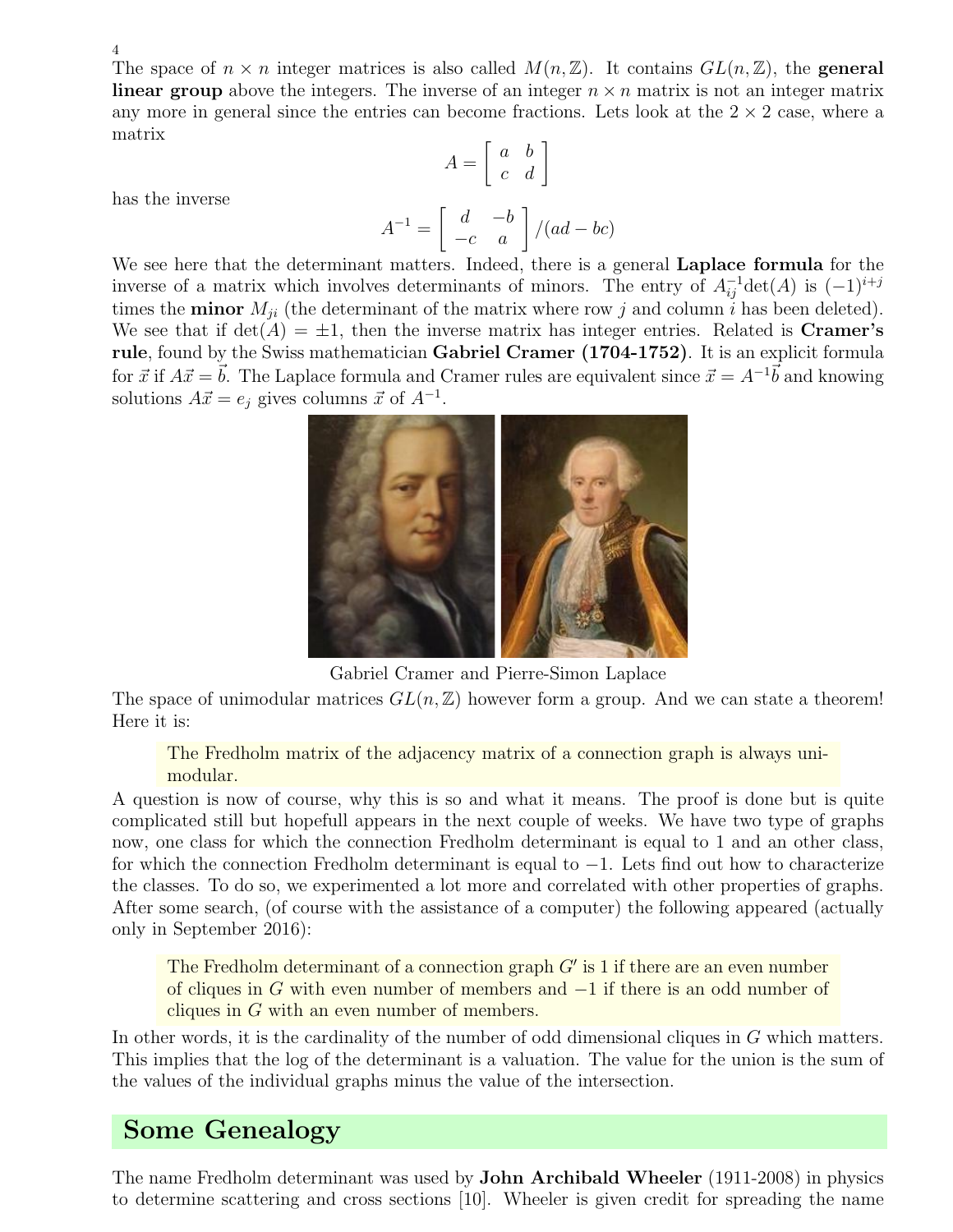"black hole" in a lecture of 1967 (but it was used by a journalist Ann Ewing (1921-2010) in an article "Black Holes in space" earlier in 1964 [2].) Wheeler is the doctor father of Richard Feynman and Arthur Wightman who in turn was the doctor father of my doctor father Oscar Lanford as well as the doctor father of my postdoc mentors Barry Simon at Caltech and Raphael de la Llave at UT.

By the way, the book "Trace ideals" of Simon [7] is the best reference about Fredholm determinants.



John Wheeler and Ann Ewing

### Bowen-Lanford Zeta function

The **Bowen-Lanford Zeta function** of a shift transformation  $T$  on the set of all sequences on a finite alphabet  $V$  is defined as

$$
\zeta(z) = \exp(\sum_{n=1}^{\infty} z^n N_n/n) ,
$$

where  $N_n$  is the number of fixed points of  $T^n$ . [1] The function therefore encodes the number of periodic points of the transformation. One can extend this in various way like looking at smooth maps on a compact manifold. Far reaching generalizations were given by Artin-Mazur and Ruelle.

One is often interested in closed invariant subsets of T obtained by restricting the possible words. This can be encoded by a finite graph. An edge  $(a, b)$  in that graph tells that the transition  $a \rightarrow b$ and  $b \to a$  is possible. Using  $N_n = \text{tr}(A^n)$  we see that that  $\sum_{n=1}^{\infty} z^n N_n/n = -\text{tr}(\log(1 - zA)) =$  $-\log(\det(1 - zA)$  and  $\zeta(z) = 1/\det(1 - zA)$ .

It is more exciting! If we look at the set of all possible strings as a space and the shift  $T$  as a dynamical system on this space, then we can look at prime orbits. For example, the sequence ....[312312][312312]... is 6 periodic, but it is not prime as it is also ...[312][312][312].... If we sum over all possible prime orbits x of T and denote by |x| its length, then  $\zeta(z) = \prod_{x \text{ prime}} (1 - z^{|x|})^{-1}$ . With a change of variables  $p = e^{|x|}$  and  $s = -\log(z)$  we can write this as an **Ihara** type zeta function

$$
\prod_{x \text{ prime}} (1 - p(x)^{-s})^{-1}
$$

which looks a lot now like the **Riemann zeta function**  $\prod_p (1 - p^{-s})^{-1}$ . See [4, 6]. The **prime** number theorem telling that the number of primes  $\leq x$  is about  $x/\log(x)$  has an analogue in graph theory: the number of prime orbits  $\leq x$  is about  $\lambda_1^n/n$  where  $\lambda_1$  is the largest Perron-Frobenius eigenvalue. Pollicott calls this the Prime Graph Theorem. By the way, there is a whole zoo of zeta functions. Several dozen of them [9]. See also the book [8].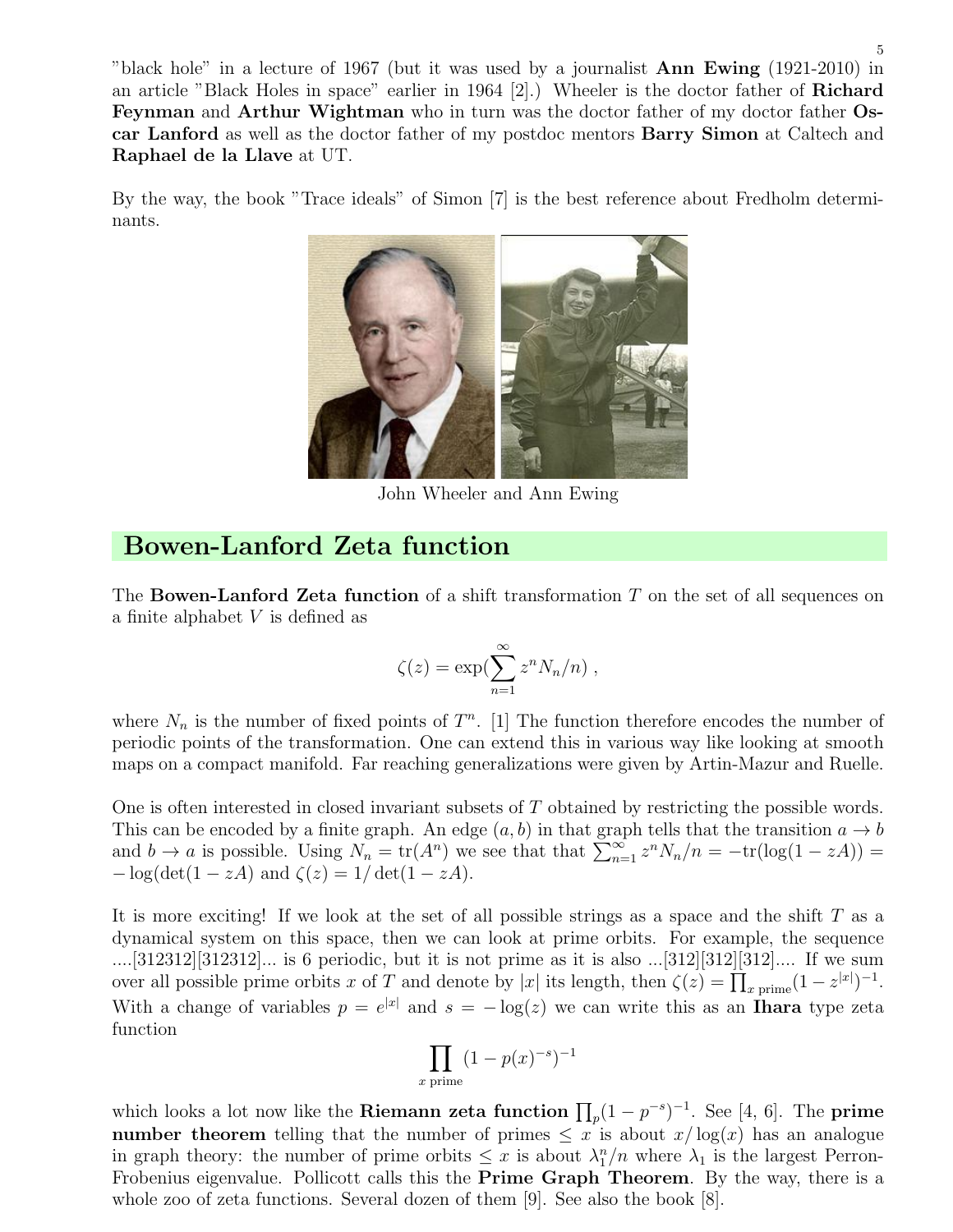

Rufus Bowen and Oscar Lanford



Audrey Terras and Mark Pollicott

# Fredholm Determinants

The Fredholm determinant of a matrix A is defined as  $\det(1+A)$ , where 1 is the identity matrix and det denotes the usual determinant.

Why are Fredholm determinants important? Lets look at a graph G and its adjacency matrix A. By definition, the determinant  $det(A)$  is a sum over all **cyclic permutations** of the vertex set of V which can occur.

Now, if we look at  $det(1+A)$ , then this allows for orbits to stay at some vertex. In other words, instead of all cyclic permutations, we look at all **permutations** of the vertex set of  $V$ .



Erik Fredholm and Barry Simon

6

Forests and Trees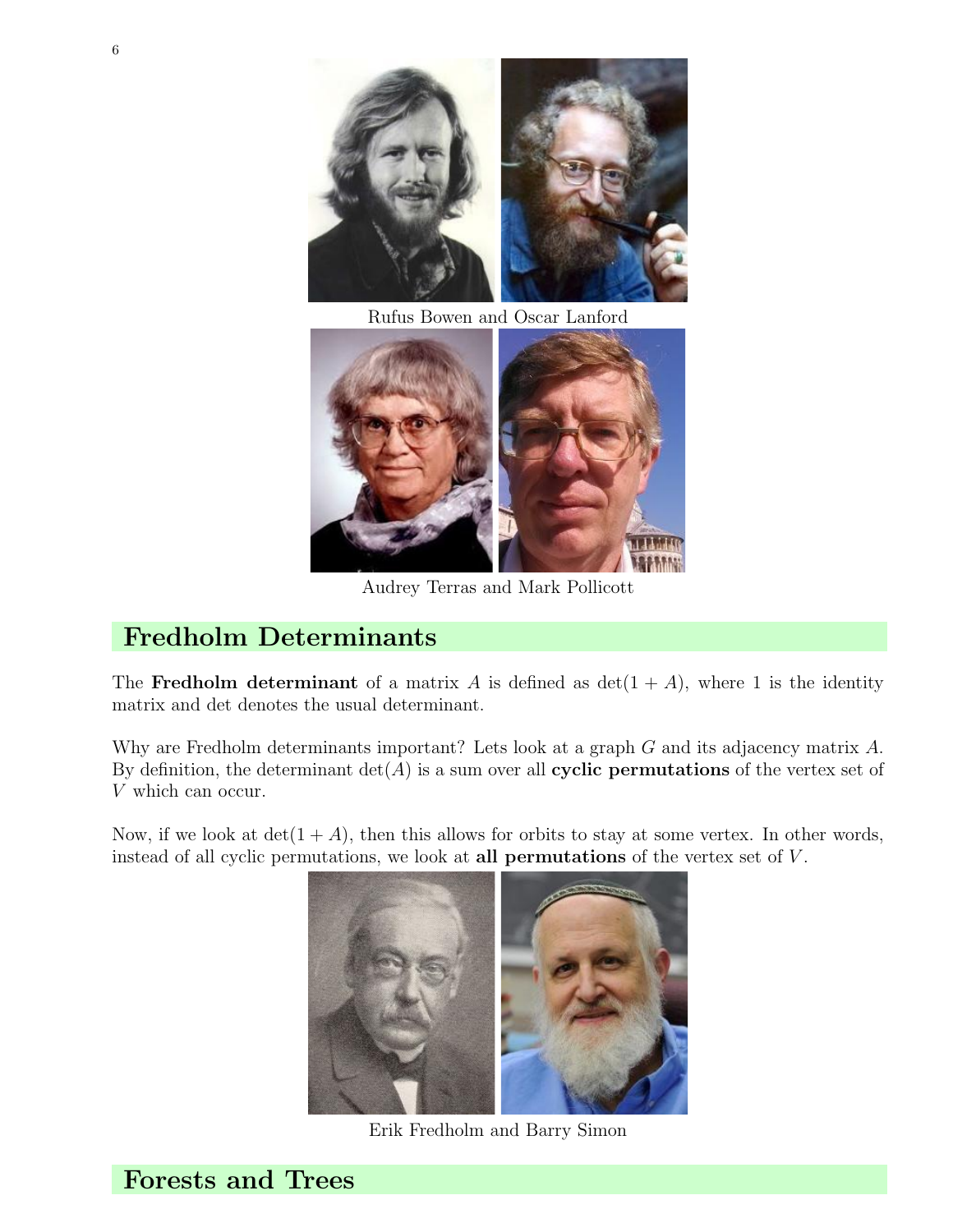Here is an other illustration what changes when we move from a matrix  $A$  to a matrix  $1 + A$ . The Chebotarev-Shamis forest theorem [5] tells that  $\det(1+L)$  is the number of rooted forests in a graph G if  $L = B - A$  is the Laplacian. Here B is the vertex degree diagonal matrix. The pseudo determinant  $\det(L)$  however counts the number of rooted spanning trees. This is the famous Kirchhoff matrix tree theorem.

The forest theorem follows immediately from a generalized Cauchy-Binet theorem [3], telling that

$$
\det(1 + F^T G) = \sum_P \det(F_P) \det(G_P)
$$

which holds for any pair  $F, G$  of  $n \times m$  matrices and were the right hand side is a dot product of the minor giving all possible **minors** of the matrix, defined by the index set  $P$  which can be empty in which case  $\det(A_P) = 1$ .

Similarly, the Fredholm determinant  $\det(1 + A)$  for the adjacency matrix A can be written as  $\det(1+A) = \sum_P \det(A_P) \det(1_P)$  which implies  $\det(1+A) = \sum_{k=0}^{\infty} \text{tr}(\Lambda^k(A))$ , where  $\Lambda^k(A)$  is the k'th exterior power of A. This can now be defined if A is a trace class because  $||\Lambda^k(A)||_1 \le$  $||A^k||_1/k!$  where  $||\cdot||_1 = \text{tr}(|A|)$  is the trace class norm. This implies  $\det(1+A) \leq e^{\|A\|_1}$ . This allows to extend the notion of determinant to compact operators which are trace class.



Pavel Chebotarev and Elena Shamis

### Open Problems

We believe that both random variables  $G \to det(1 + A(G))$  as well as  $G \to det(1 + A(G))$  have a continuous limiting distribution on random graphs when suitably normalized: here are the distributions obtained by computing it for one million graphs with 50 nodes and edge probability  $p = 1/2$ :



What is the structure of the inverse matrices of  $1 + A(G')$ , where  $A(G')$  is the connection graph of the connection graph  $G'$  of  $G$ ?